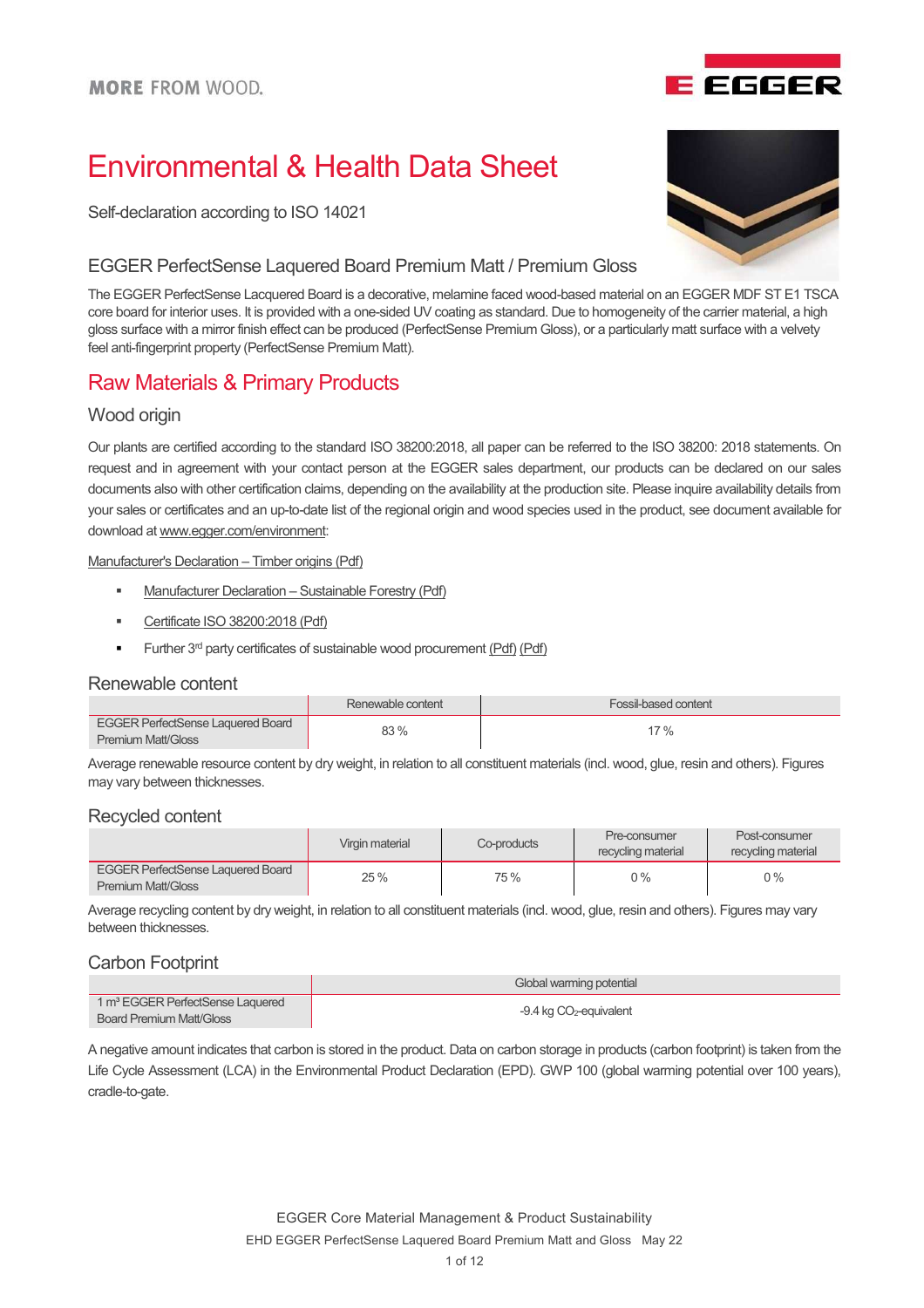### Constituent materials

The PerfectSense lacquered board is a one-side UV coated, melamine faced medium-density fibre (MDF) board, containing the core board, two lamination layers, and one UV coating layer.The table below contains 99.9% of the primary products, measured by weight. Proportions may vary between individual product thicknesses. Listed is the average across all thicknesses in one production year. All chemicals have been evaluated and are disclosed down to 1000 ppm.

| Proportion                                |                                   | <b>Function</b>                     | Composition/ Add. info                                                                                                                          |
|-------------------------------------------|-----------------------------------|-------------------------------------|-------------------------------------------------------------------------------------------------------------------------------------------------|
| 87                                        | $\frac{0}{0}$                     | Dry wood fibres (core board)        | Industrial round wood and saw mill by-products                                                                                                  |
| 10                                        | $\%$                              | Glue (core board)                   | Urea-Formaldehyde Glue (UF)                                                                                                                     |
|                                           |                                   |                                     | 43 % décor paper (virgin cellulose, print color)                                                                                                |
| $\%$<br>< 1.5<br>Decorative surface layer | 57 % melamine-formaldehyde resin/ |                                     |                                                                                                                                                 |
|                                           |                                   |                                     | during the pressing process, the aminoplastic adhesive hardens fully. Under normal<br>conditions, it is bound to the wood and chemically stable |
| <1                                        | $\frac{0}{0}$                     | <b>Lacquer Coating</b>              | Acrylic resin (UV curing)                                                                                                                       |
| < 0.5                                     | $\%$                              | Hydrophobing agent (core board)     | Paraffine wax emulsion                                                                                                                          |
| < 0.5                                     | $\%$                              | Formaldehyde scavenger (core board) | <b>Technical Urea</b>                                                                                                                           |

## **Manufacturing**

### Production plants & their certifications

The product is manufactured at the following locations. You find the plant certifications available for download at www.egger.com/environment. For production plant's address kindly see footnotes at the end of this document.

| Plant <sup>i</sup> | Certifications i obtained by this plant |                  |                  |                  |
|--------------------|-----------------------------------------|------------------|------------------|------------------|
|                    | Quality                                 | Environment      | Energy           | Wood origin      |
| Brilon, D          | <b>ISO 9001</b>                         | <b>ISO 14001</b> | <b>ISO 50001</b> | <b>ISO 32800</b> |

# **Processing**

### **Safety**

This product is not hazardous in the form in which it is shipped by the manufacturer. Downstream activities (e.g. grinding, sanding, cutting or pulverizing) may generate wood dust, which is hazardous. Wear a respiratory mask if using hand tools without a dust extraction device. Observe all liability insurance association regulations for commercial processing operations (e.g. safety goggles).

#### Processing instructions

See

Processing Instructions PerfectSense lacquered boards Premium Matt and Premium Gloss (Pdf)

available at the product download area at www.egger.com/products

#### Technical data

See Technical Datasheets available at the product download area at www.egger.com/products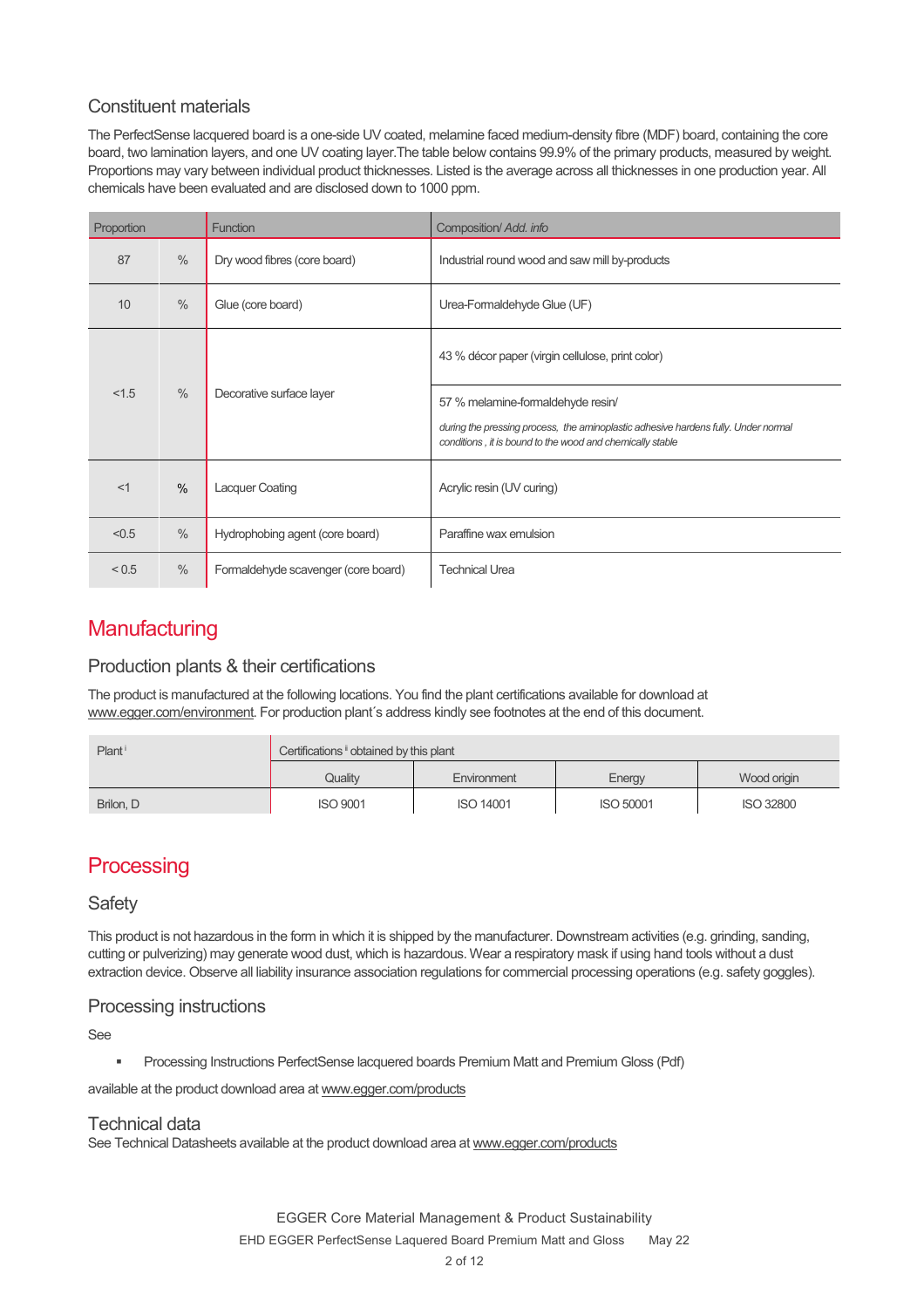## Use

#### Product certification

The product is certified <sup>ii</sup> according to:

**TÜV ProfiCert Product Interior Standard** 

On request the products can be labelled with a certification claim according to:

- ISO 38200:2018
- Further 3rd party certificates of sustainable wood procurement

To download certificates, see EGGER environmental downloads at www.egger.com/environment and product category`s downloads at www.egger.com/products.

### Product emissions & Health aspects

Natural wood constituents may be released in small quantities. Minor amounts of formaldehyde can be detected. During the EGGER PerfectSense Laquered Board Premium Matt and Gloss manufacturing processes, heat and pressure is applied in a short cyclepress. All resins cure completely into a solid material. In the use phase, the product is chemically stable under normal conditions. There are no known health hazards or health effects to be expected under normal conditions, when the product is used as intended.

The product is subjected to annual tests within the scope of TÜV PROFiCERT-product Interior surveillance by an independent third party. Please note: requirements listed as met "via TÜV PROFiCERT" are NOT CERTIFIED stand-alone in this category!

The following table contains an overview of requirements, on which the product has been tested by an independent third party and fulfills the emission requirements. See Annex for limit values and further details.

| Substance / indicator                                              | Product has been<br>tested and fulfils<br>emission<br>requirement | Requirement                                           | Requirement details ii                                                          |
|--------------------------------------------------------------------|-------------------------------------------------------------------|-------------------------------------------------------|---------------------------------------------------------------------------------|
| VOC, Formaldehyde;<br>Carcinogens                                  | $\checkmark$                                                      | DE UZ 76 (Blue<br>Angell)                             | Evaluation of VOC and formaldehyde emissions according to<br>DE-UZ 76 (02/2016) |
| VOC, Formaldehyde,<br>Carcinogens, Ammonia,<br><b>Nitrosamines</b> | $\checkmark$                                                      | <b>TÜV PROFICERT-</b><br>product Interior<br>Standard | Common Label for the Health and Quality Assessment of Interior<br>Products      |
| VOC, Carcinogens                                                   | $\checkmark$                                                      | AgBB 2018                                             | via TÜV PROFICERT (see above)                                                   |
| <b>VOC</b>                                                         | $\checkmark$                                                      | French VOC<br>regulation, emission<br>class A         | via TÜV PROFICERT (see above)                                                   |
| <b>VOC</b>                                                         | $\checkmark$                                                      | Belgian VOC<br>regulation                             | via TÜV PROFICERT (see above)                                                   |
| VOC, Formaldehyde,<br>Carcinogens, harmful<br>substances           | $\checkmark$                                                      | <b>CAM</b> Italy                                      | via TÜV PROFICERT (see above)                                                   |
| VOC, Formaldehyde,<br>Carcinogens                                  | ✓                                                                 | <b>BREEAM</b><br><b>General Level</b>                 | via TÜV PROFICERT (see above)                                                   |
| <b>VOC</b>                                                         | $\checkmark$                                                      | Annex 8 MVV TB /<br><b>ABG</b>                        | via TÜV PROFiCERT (see above)                                                   |
| Formaldehyde                                                       | $\checkmark$                                                      | ChemVerbotsV <sub>E1</sub><br>DE 2020                 | via TÜV PROFICERT (see above)                                                   |
| Formaldehyde, VOC                                                  | $\checkmark$                                                      | LEED v4 (outside<br>North America)                    | via TÜV PROFICERT (see above)                                                   |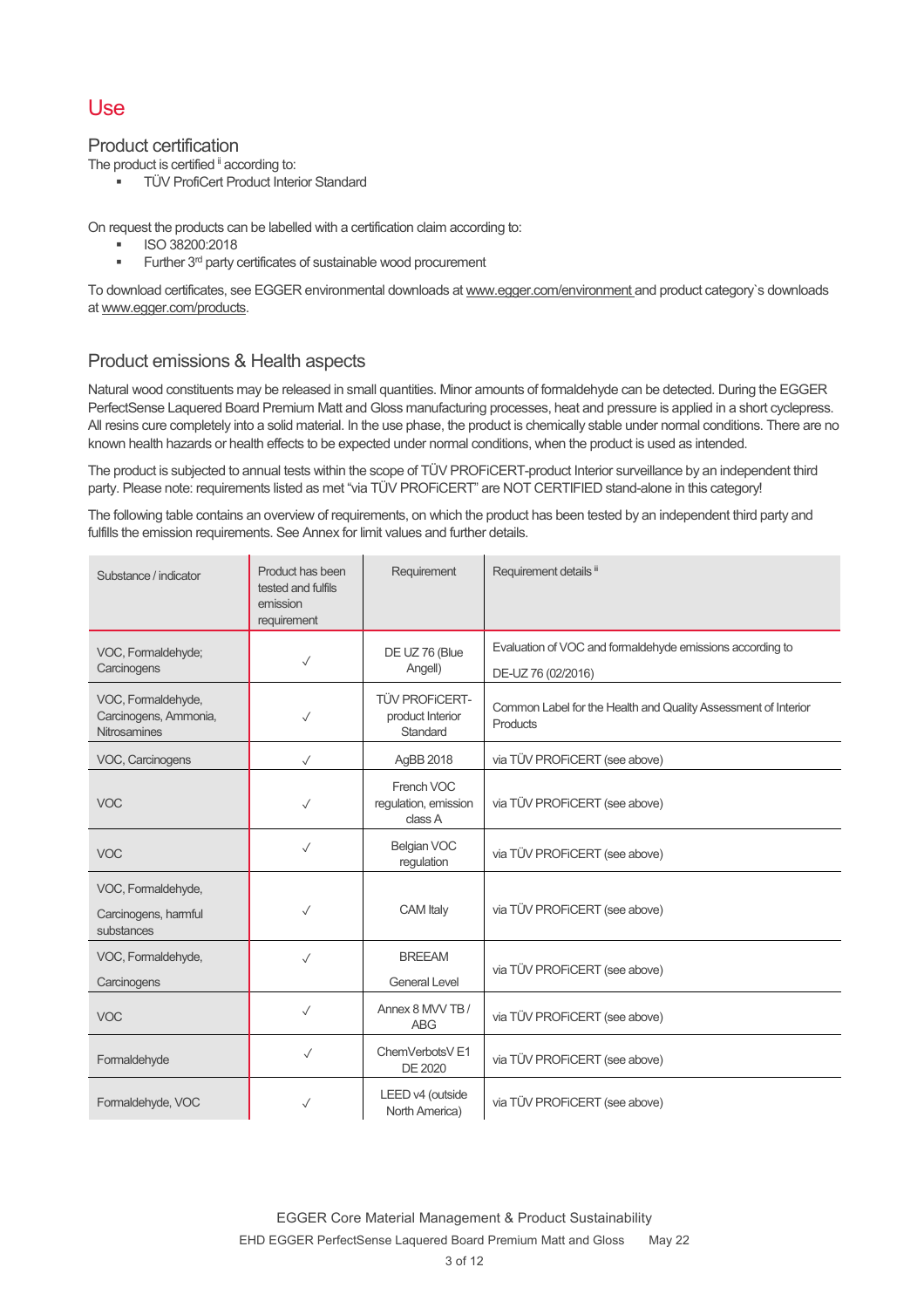# End of life – Waste treatment

#### Reuse

During remodeling or at the end of the utilization phase of a building, the product can easily be separated and used again for the same applications, if selective deconstruction is practiced. This is only possible if the product has not been bonded over its entire surface.

#### Recycling – Material use

The use of post-consumer MDF as a raw material for the production of new MDF boards on large scale is technical not feasible, yet. MDF core boards can be tolerated in small quantities in the waste wood stream, but cannot be used as the sole source for the production of new chipboards.

### Incineration – Energetic use

After its utilization phase, the product should be separated and routed to an energetic recovery, due to its high calorific value of approx. 18.5 MJ/kg. Upon incineration, kindly observe all locally applicable legal requirements for the correct dimensions, required filter technologies, operating conditions, and legal permissions for burning wood-based panels/chipboards.

Waste code according to European Waste Catalogue, depending on origin of the waste:

- 17 02 01 Construction & Demolition Waste Wood or
- 03 01 05 sawdust, shavings, cuttings, wood, particle board and veneer not containing hazardous substances

The product is not classified as hazardous waste. Used EGGER PerfectSense Laquered Board Premium Matt/Gloss can be classified as glued, laminated waste wood without halogenated compounds in the lamination layer and without wood preservatives.

See also document available for download at www.egger.com/environment:

- Manufacturer's Declaration Wood preservatives (Pdf)
- Manufacturer's Declaration Halogenated organic compounds (Pdf)

## Environmental life cycle assessment

The product has a verified Environmental Product Declaration (EPD) according to ISO 14025 and EN 15804.

 EPD PerfectSense Lacquered Board (PDF) available for download at www.egger.com/environment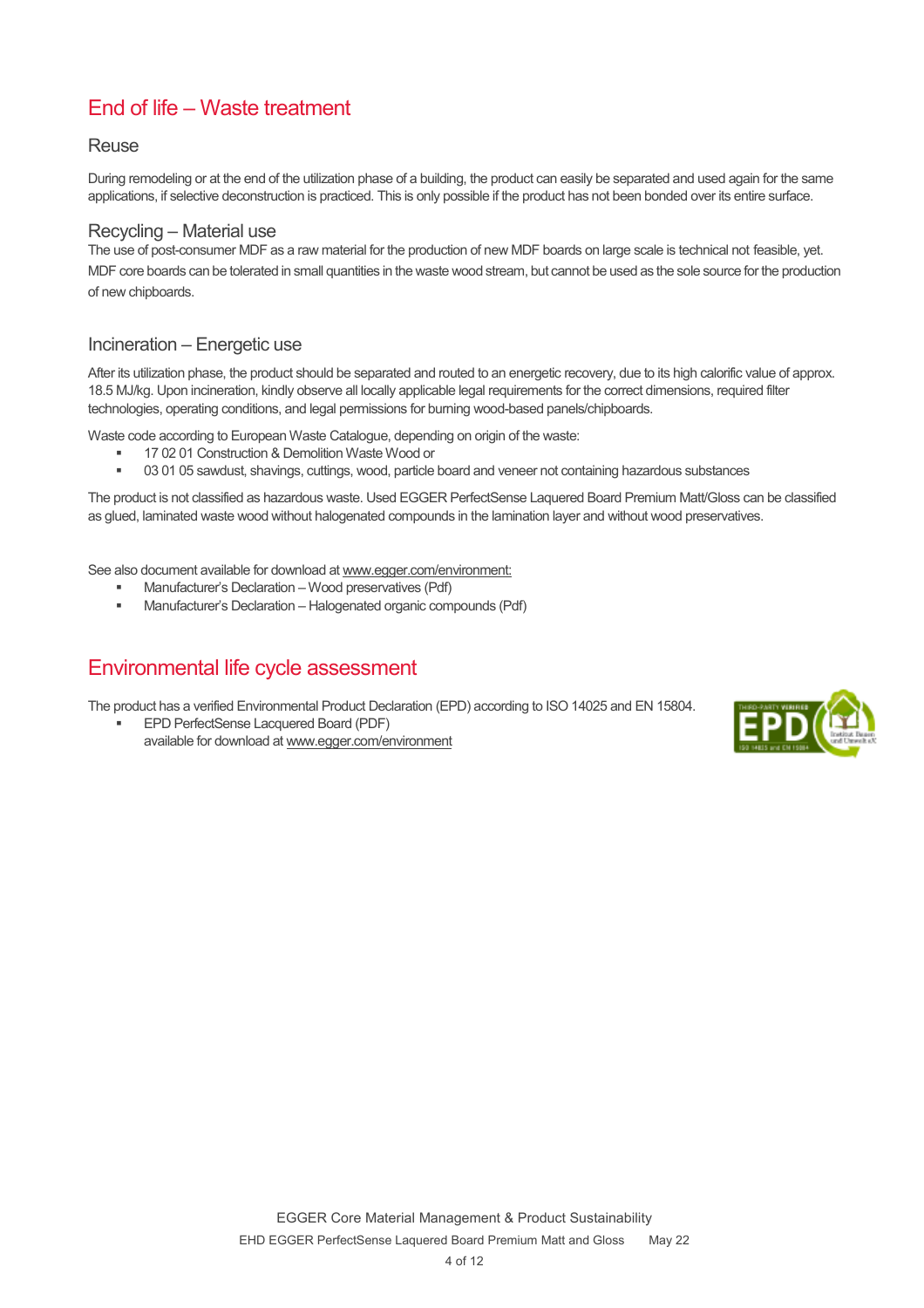# Compliance with LEED v4

The EGGER PerfectSense Laquered Board Premium Matt and Gloss is compliant with the prerequisites for use in LEED certified buildings outside the U.S. Beyond that the usage of a EGGER PerfectSense Laquered Board Premium Matt and Gloss contributes to gather additional points within the LEED scoring system. The following table shows all LEED credits which are applicable to the usage of our product. As the actually achievable number of points depends on the attributes of all used materials in the LEED building project and further actions by the constructor, we cannot guarantee to obtain the maximum score. For full requirement terms see LEED credit library at www.usbc.org.

### Projects outside U.S.

| LEED v4 Requirements for Building Design + Construction (BD+C)<br>New Construction, Core and Shell, Schools, Retail, Healthcare, Data Centers,<br>Hospitality, Warehouses and Distribution Centers |                                                                                                                                                                                                                                                       |                                 | <b>Product contributions</b>                                                                                                                                                                                                                                                             |
|----------------------------------------------------------------------------------------------------------------------------------------------------------------------------------------------------|-------------------------------------------------------------------------------------------------------------------------------------------------------------------------------------------------------------------------------------------------------|---------------------------------|------------------------------------------------------------------------------------------------------------------------------------------------------------------------------------------------------------------------------------------------------------------------------------------|
| LEED v4 Requirements for Interior Design + Construction (ID+C)<br>Commercial Interiors, Retail, Hospitality                                                                                        |                                                                                                                                                                                                                                                       |                                 |                                                                                                                                                                                                                                                                                          |
| Chapter                                                                                                                                                                                            | <b>Requirement summary</b>                                                                                                                                                                                                                            | <b>Maximum</b><br><b>Points</b> |                                                                                                                                                                                                                                                                                          |
| <b>Material and</b><br><b>Resources</b>                                                                                                                                                            | <b>Building Product Disclosure and Optimization -</b><br><b>Environmental Product Declarations</b><br>Option 1. Environmental Product Declaration<br>(EPD)                                                                                            | $\overline{1}$<br>Point         | This product has a verified Environmental Product<br>Declaration (EPD) according to ISO 14025 and EN 15804.<br>See<br>EPD PerfectSense Lacquered Board (PDF)<br>available for download at www.egger.com/environment                                                                      |
| <b>Material and</b><br><b>Resources</b>                                                                                                                                                            | <b>Building Product Disclosure and Optimization -</b><br>Sourcing of Raw Materials<br>Option 1: Raw material source and extraction<br>reporting Third-party verified corporate<br>sustainability reports (CSR) according to an<br>accepted framework. | $\overline{2}$                  | An annual Sustainability report is published in accordance<br>with the GRI standards: "Core" option, and is audited by an<br>independent party. See<br>Sustainability report (Pdf)<br>available for download at www.egger.com/environment.                                               |
| <b>Material and</b><br><b>Resources</b>                                                                                                                                                            | <b>Building Product Disclosure and Optimization -</b><br>Sourcing of Raw Materials<br>Option 2.3: Wood products must be certified<br>by the Forest Stewardship Council® (FSC®) or<br>USGBC-approved equivalent.                                       | Points                          | Yes, the product can be purchased in 3 <sup>rd</sup> party certified<br>qualities on request. Use delivery receipt as evidence<br>document. See also chapter "Wood origin" of this<br>document.                                                                                          |
| <b>Material and</b><br><b>Resources</b>                                                                                                                                                            | <b>Building Product Disclosure and Optimization -</b><br>Sourcing of Raw Materials<br>Option 2.5: Recycled content is the sum of<br>postconsumer recycled content plus one-half<br>the preconsumer recycled content                                   | 1 Point                         | As sawmill by-products are not defined as recycled material<br>according to LEED, this product does not contain any<br>recycled material. See "Constituent materials" section<br>above to obtain further information.                                                                    |
| <b>Material and</b><br><b>Resources</b>                                                                                                                                                            | <b>Building Product Disclosure and Optimization -</b><br><b>Material Ingredients</b><br>Option 1: Declare.                                                                                                                                            | 1<br>Point                      | The manufacturer has screened the product to at least<br>1,000 ppm and has provided a publicly available inventory.<br>See "Constituent materials" section above to obtain further<br>information.                                                                                       |
| Indoor<br>Environmental<br>Quality                                                                                                                                                                 | Low-emitting Materials- VOC emissions<br>evaluation (product categories ceilings, walls,<br>acoustic insulation only)<br>Product complies with the LCI values of the<br>German AgBB Testing and Evaluation<br>Scheme                                  | 3<br>Points                     | Product complies with the LCI values of the German AgBB<br>scheme. See "Product emissions & Health aspects" section<br>above for further information. Use<br>TÜV PROFICERT-product Interior Standard<br>٠<br>as evidence document, available for download at<br>www.eqger.com/downloads. |
| Indoor<br>Environmental<br>Quality                                                                                                                                                                 | Low-emitting Materials- Formaldehyde<br>emissions evaluation<br>For projects outside the U.S., composite<br>wood must be documented not to exceed a<br>concentration limit of 0.05 ppm of<br>formaldehyde.                                            |                                 | Use<br>TÜV PROFICERT-product Interior Standard<br>٠<br>as evidence document, available for download at<br>www.egger.com/downloads.                                                                                                                                                       |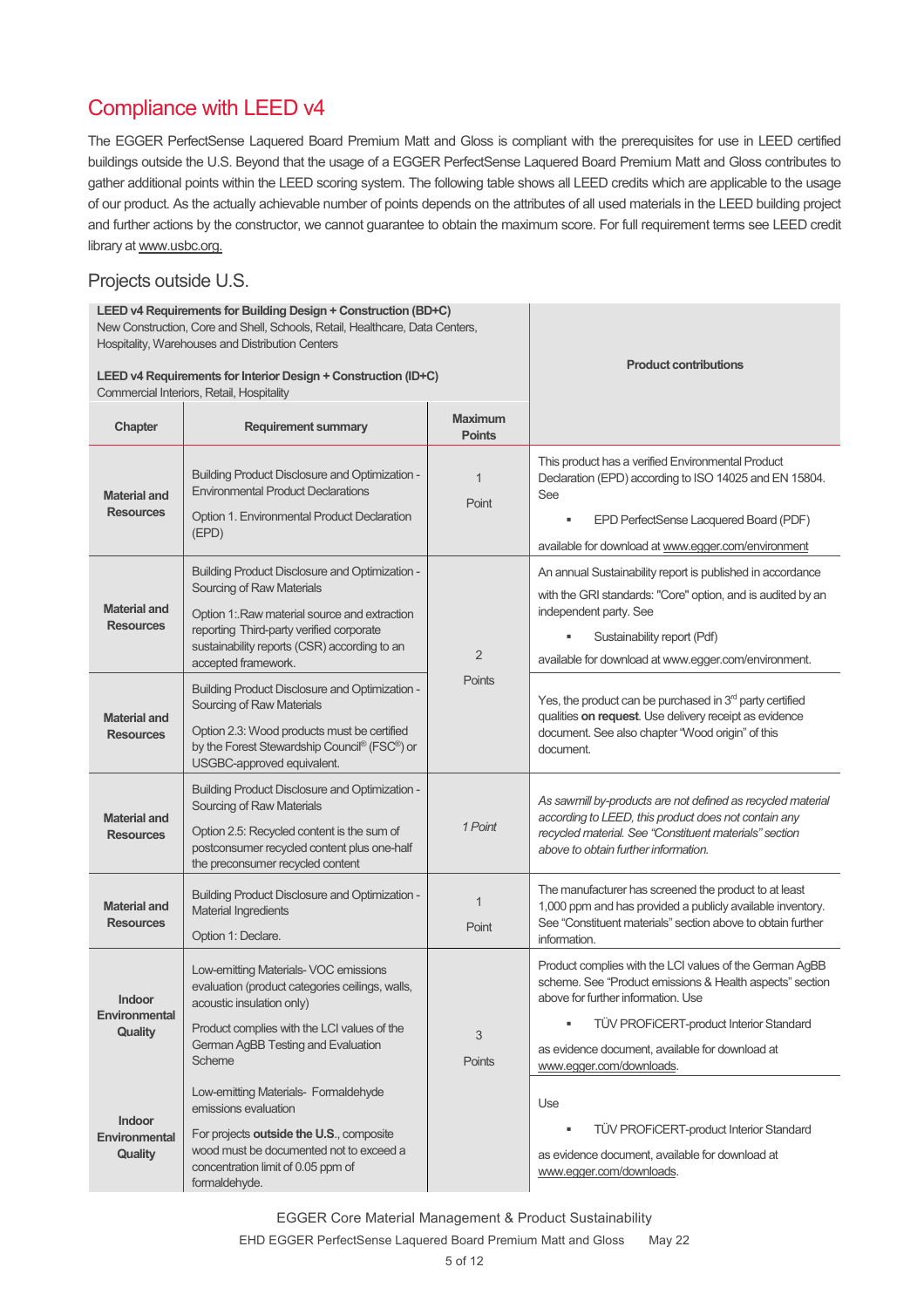# Projects inside U.S.

Please note that formaldehyde emission requirements in LEED v4 are deviating for projects **inside the U.S.**

| LEED v4 Requirements for Building Design + Construction (BD+C)<br>New Construction, Core and Shell, Schools, Retail, Healthcare, Data Centers,<br>Hospitality, Warehouses and Distribution Centers<br>LEED v4 Requirements for Interior Design + Construction (ID+C) |                                                                                                                                                                                                                                                                 |                                 | <b>Product contributions</b>                                                                                                                                                                                                               |
|----------------------------------------------------------------------------------------------------------------------------------------------------------------------------------------------------------------------------------------------------------------------|-----------------------------------------------------------------------------------------------------------------------------------------------------------------------------------------------------------------------------------------------------------------|---------------------------------|--------------------------------------------------------------------------------------------------------------------------------------------------------------------------------------------------------------------------------------------|
|                                                                                                                                                                                                                                                                      | Commercial Interiors, Retail, Hospitality                                                                                                                                                                                                                       |                                 |                                                                                                                                                                                                                                            |
| Chapter                                                                                                                                                                                                                                                              | <b>Requirement summary</b>                                                                                                                                                                                                                                      | <b>Maximum</b><br><b>Points</b> |                                                                                                                                                                                                                                            |
| <b>Material and</b><br><b>Resources</b>                                                                                                                                                                                                                              | <b>Building Product Disclosure and Optimization -</b><br><b>Environmental Product Declarations</b><br>Option 1. Environmental Product Declaration<br>(EPD)                                                                                                      | $\mathbf 1$<br>Point            | This product has a verified Environmental Product<br>Declaration (EPD) according to ISO 14025 and EN 15804.<br>See<br>EPD PerfectSense Lacquered Board (PDF)<br>available for download at www.egger.com/environment                        |
| <b>Material and</b><br><b>Resources</b>                                                                                                                                                                                                                              | <b>Building Product Disclosure and Optimization -</b><br>Sourcing of Raw Materials<br>Option 1: Raw material source and extraction<br>reporting Third-party verified corporate<br>sustainability reports (CSR) according to an<br>accepted framework.           | 2                               | An annual Sustainability report is published in accordance<br>with the GRI standards: "Core" option, and is audited by an<br>independent party. See<br>Sustainability report (Pdf)<br>available for download at www.egger.com/environment. |
| <b>Material and</b><br><b>Resources</b>                                                                                                                                                                                                                              | <b>Building Product Disclosure and Optimization -</b><br>Sourcing of Raw Materials<br>Option 2.3: Wood products must be certified<br>by the Forest Stewardship Council® (FSC®) or<br>USGBC-approved equivalent.                                                 | Point                           | Yes, the product can be purchased in 3 <sup>rd</sup> party certified<br>qualities on request. Use delivery receipt as evidence<br>document. See also chapter "Wood origin" of this<br>document.                                            |
| <b>Material and</b><br><b>Resources</b>                                                                                                                                                                                                                              | <b>Building Product Disclosure and Optimization -</b><br>Sourcing of Raw Materials<br>Option 2.5: Recycled content is the sum of<br>postconsumer recycled content plus one-half<br>the preconsumer recycled content, based on<br>cost.                          | 1 Point                         | As sawmill by-products are not defined as recycled material<br>according to LEED, this product does not contain any<br>recycled material. See "Constituent materials" section<br>above to obtain further information.                      |
| <b>Material and</b><br><b>Resources</b>                                                                                                                                                                                                                              | <b>Building Product Disclosure and Optimization -</b><br><b>Material Ingredients</b><br>Option 1: Declare.                                                                                                                                                      | $\mathbf 1$<br>Point            | The manufacturer has screened the product to at least<br>1,000 ppm and has provided a publicly available inventory.<br>See "Constituent materials" section above to obtain further<br>information.                                         |
| <b>Indoor</b><br>Environmental<br>Quality                                                                                                                                                                                                                            | Low-emitting Materials- Formaldehyde<br>emissions evaluation:<br>Composite wood must be documented to<br>have low formaldehyde emissions that meet<br>the requirements for ultra-low-emitting<br>formaldehyde (ULEF) resins or no added<br>formaldehyde resins. |                                 | The product does not fulfil ULEF requirements. For core<br>board and decorative surface glue and resins on a<br>formaldehyde base are used.                                                                                                |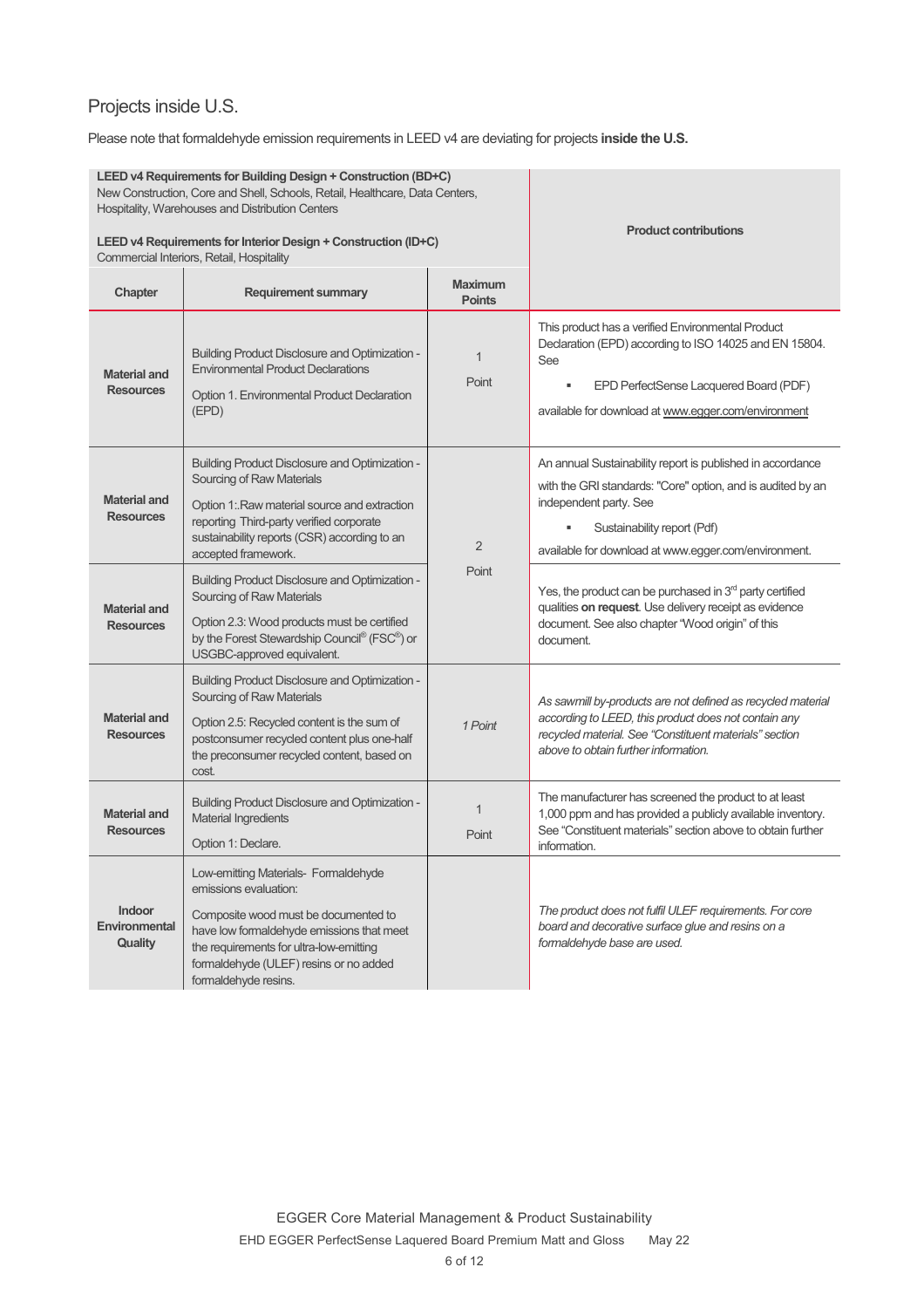# Compliance with WELL Building Standard v2™

EGGER PerfectSense Laquered Board Premium Matt and Gloss is compliant with the preconditions for use in WELL v2TM certified buildings. Beyond that the usage of this product may contribute to gather additional points within the WELL scoring system. The following table shows all WELL features which are applicable to the usage of our product. *Requirements given in italics are currently not met by the product.* As the actually achievable number of points depends on the attributes of all used materials in the WELL building project and further actions by the constructor, we cannot guarantee to obtain the maximum score. For full requirement terms see WELL feature library at www.wellcertified.com.

| <b>Requirements</b>                                                     |                                                                                                                                                                                                                                                                                            | <b>Product contributions</b>    |                                                                                                                                                                                                                                                                                                                                                                                   |
|-------------------------------------------------------------------------|--------------------------------------------------------------------------------------------------------------------------------------------------------------------------------------------------------------------------------------------------------------------------------------------|---------------------------------|-----------------------------------------------------------------------------------------------------------------------------------------------------------------------------------------------------------------------------------------------------------------------------------------------------------------------------------------------------------------------------------|
| Chapter                                                                 | <b>Requirement summary</b>                                                                                                                                                                                                                                                                 | <b>Maximum</b><br><b>Points</b> |                                                                                                                                                                                                                                                                                                                                                                                   |
| X01 Material<br><b>Precautions</b>                                      | Restrict asbestos, mercury and lead.                                                                                                                                                                                                                                                       | Precondition                    | The product complies with this precautions. See<br>Manufacturer's Declaration - Asbestos (Pdf) available for<br>download at www.egger.com/environment. Use<br>×<br><b>TÜV PROFICERT-product Interior Standard</b><br>as evidence document for healthy living products, available<br>for download at www.egger.com/downloads.                                                      |
| <b>X05</b><br><b>Enhanced</b><br><b>Material</b><br><b>Restrictions</b> | Part 2a Select Compliant Architectural and<br><b>Interior Products:</b> Flooring products, ceiling<br>and wall panels contain halogenated flame<br>retardants (HFR) at less than 100 ppm.                                                                                                  | 1<br>Point                      | The product complies with this requirement. No<br>halogenated flame retardants (HFR) are used in this<br>product. See "Constituent materials" section above for your<br>documentation. Please get in touch with the EGGER<br>product sustainability & compliance team at<br>environment@egger.com to get Manufacturer's declaration<br>on the use of halogenated compounds (Pdf). |
| <b>X05</b><br><b>Enhanced</b><br><b>Material</b><br><b>Restrictions</b> | Part 2a Select Compliant Architectural and<br><b>Interior Products: Newly installed floorings</b><br>and furniture contain Orthophthalates at less<br>than 100 ppm.                                                                                                                        |                                 | In general, no softening agents are used in the production of<br>fibre boards, in particular no phthalates. See "Constituent<br>materials" section above for your documentation.                                                                                                                                                                                                  |
| X06 Volatile<br>Compound<br>reduction                                   | Part 2a Restrict VOC Emissions from<br>Furniture, Architectural and Interior<br><b>Products:</b> Furniture and wall panels tested<br>per AgBB or CDPH method and VOC<br>emission threshold established.                                                                                    | $\overline{2}$                  | Product complies with the LCI values of the German AgBB<br>scheme. See "Product emissions & Health aspects" section<br>above for further information. Use<br><b>TUV PROFICERT-product Interior Standard</b><br>as evidence document, available for download at<br>www.egger.com/downloads.                                                                                        |
| <b>X06 Volatile</b><br>Compound<br>reduction                            | <b>Part 2c2 Restrict VOC Emissions from</b><br>Furniture, Architectural and Interior<br><b>Products:</b> Composite wood panels meet the<br>formaldehyde standards European E1, TSCA,<br>F*** or LEED v4.1                                                                                  | Points                          | Use<br>TÜV PROFICERT-product Interior Standard<br>as evidence document, available for download at<br>www.egger.com/downloads.                                                                                                                                                                                                                                                     |
| <b>X07 Material</b><br><b>Transparency</b>                              | <b>Part 1: Select Products with Disclosed</b><br>Ingredients: Promote ingredient disclosure<br>with ingredients identified and disclosed to<br>1,000 ppm.                                                                                                                                  | $\overline{1}$<br>Point         | The product is screened to at least 1,000 ppm and the<br>manufacturer has provided a publicly available inventory<br>within this document. See "Constituent materials" section<br>above for your documentation.                                                                                                                                                                   |
| <b>X08 Materials</b><br><b>Optimization</b>                             | <b>Part 1 Select Material with Enhanced</b><br><b>Chemical Restrictions: Newly installed</b><br>furnishings, built-in furniture, interior finishes<br>and finish materials comply with some<br>combination of the listed programs (e.g. Living<br><b>Building Challenge Red List Free)</b> | $\overline{c}$<br><b>Points</b> | Currently our product does not participate in any of the<br>listed programs. It does not contribute to achieve points for<br>this requirement.                                                                                                                                                                                                                                    |
| X08 Materials<br>Optimization                                           | Part 2 Select Optimized Products: Product<br>is certrified by one of the listed programs (e.g.<br>Cradle to Cradle)                                                                                                                                                                        |                                 | Currently our product does not participate in any of the<br>listed programs. It does not contribute to achieve points for<br>this requirement.                                                                                                                                                                                                                                    |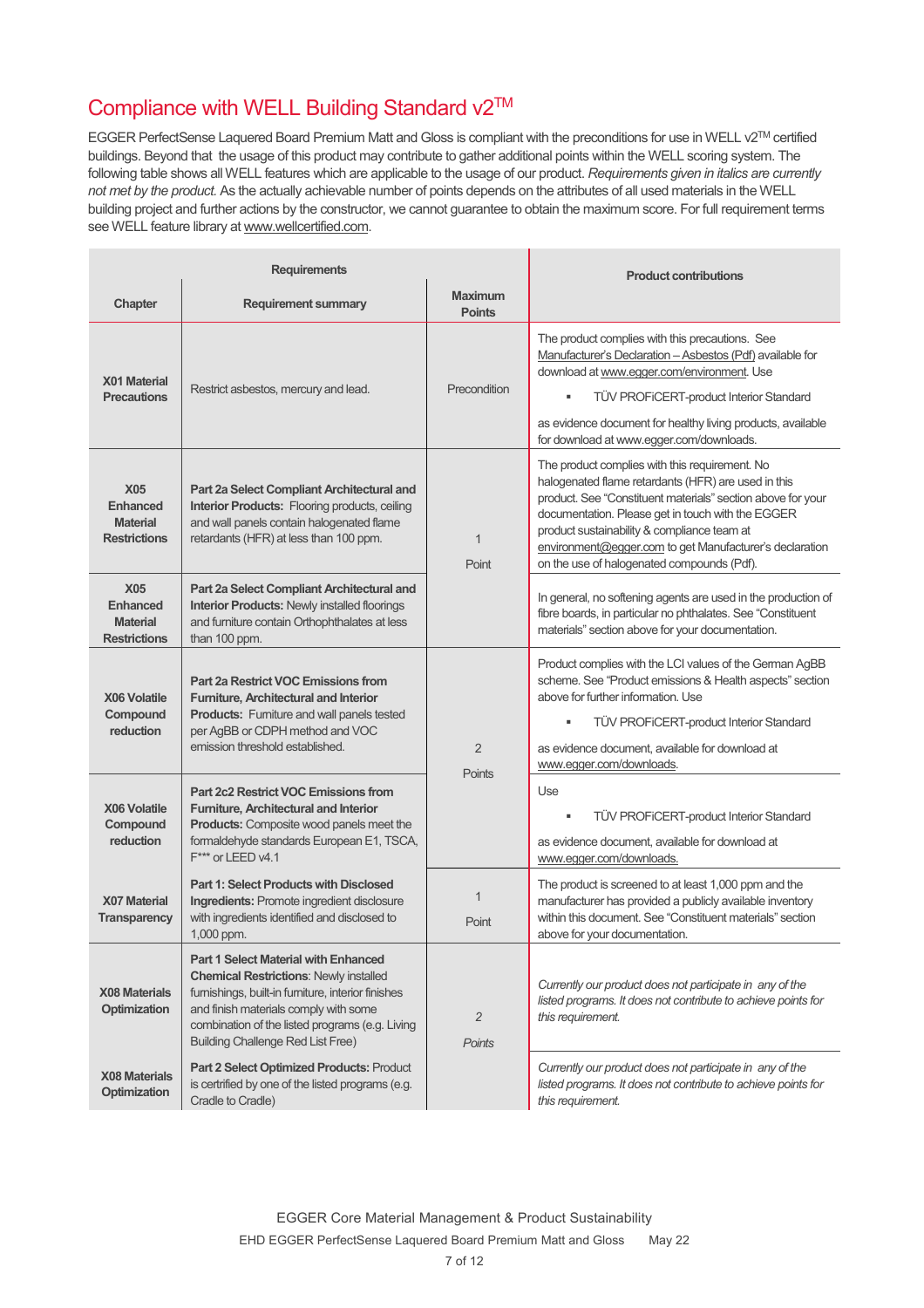# Compliance with BREEAM International New Construction 2016

EGGER PerfectSense Laquered Board Premium Matt and Gloss is compliant with the preconditions for use in BREEAM 2016 certified buildings and fulfils the emission requirements at general level. Beyond that the usage of this product may contribute to gather additional points within the BREEAM scoring system. *Requirements given in italics are currently not met by the product.* The following table shows all BREEAM credits which are applicable to the usage of our product. As the actually achievable number of credits depends on the attributes of all used materials in the BREEAM building project and further actions by the constructor, we cannot guarantee to obtain the maximum score. For full requirement terms see BREEAM manual at www.breeam.com.

| <b>Requirements</b>                                                     |                                                                                                                                                                                                                                                                                           |                                  | <b>Product contributions</b>                                                                                                                                                                                                                                                                                                                                                                                                                        |
|-------------------------------------------------------------------------|-------------------------------------------------------------------------------------------------------------------------------------------------------------------------------------------------------------------------------------------------------------------------------------------|----------------------------------|-----------------------------------------------------------------------------------------------------------------------------------------------------------------------------------------------------------------------------------------------------------------------------------------------------------------------------------------------------------------------------------------------------------------------------------------------------|
| Chapter                                                                 | <b>Requirement summary</b>                                                                                                                                                                                                                                                                | <b>Maximum</b><br><b>Credits</b> |                                                                                                                                                                                                                                                                                                                                                                                                                                                     |
| Mat <sub>01</sub><br>Life cycle<br>impacts                              | Environmental product declarations (EPD) -<br>product installed by Post-Construction Stage<br>is covered by verified EPD                                                                                                                                                                  | $\mathbf{1}$<br>Credit           | This product has a verified Environmental Product<br>Declaration (EPD) according to ISO 14025 and EN 15804.<br>See<br>EPD PerfectSense Lacquered Board (PDF)<br>٠<br>available for download at www.egger.com/environment                                                                                                                                                                                                                            |
| <b>Mat 03</b><br>Responsible<br>sourcing of<br>construction<br>products | All timber-based products used on the project<br>are legally harvested and traded timber.                                                                                                                                                                                                 | Prerequisite                     | The product is verified by the ISO 38200 : 2018 statements.<br>The standard considers all legality requirements in the<br>respective purchasing or production country and all<br>environmental and social criteria known in the ISO system.<br>See also chapter "Wood origin" of this document.<br>Additionally, the product can be purchased in other $3rd$ party<br>certified qualities on request. Use delivery receipt as<br>evidence document. |
| Hea <sub>02</sub><br>Indoor air<br>quality                              | Avoidance of asbestos                                                                                                                                                                                                                                                                     | Prerequisite                     | The product complies with this prerequisite. See<br>Manufacturer's Declaration - Asbestos (Pdf)<br>available for download at www.egger.com/environment                                                                                                                                                                                                                                                                                              |
| Hea <sub>02</sub><br>Indoor air<br>quality                              | Minimising sources of pollution - Emissions<br>from building products. Product should meet<br>the standard level emission criteria<br>Formaldehyde $\leq 0.08$ mg/m <sup>3</sup><br>$TVOC \leq 1.0$ mg/m <sup>3</sup><br>Category 1A and 1B carcinogens $\leq 0.001$<br>mq/m <sup>3</sup> | Prerequisite                     | Product meets the standard level emissions criteria. Use<br><b>TÜV ProfiCert Product Interior Standard</b><br>as evidence document, available for download at<br>www.egger.com/downloads.                                                                                                                                                                                                                                                           |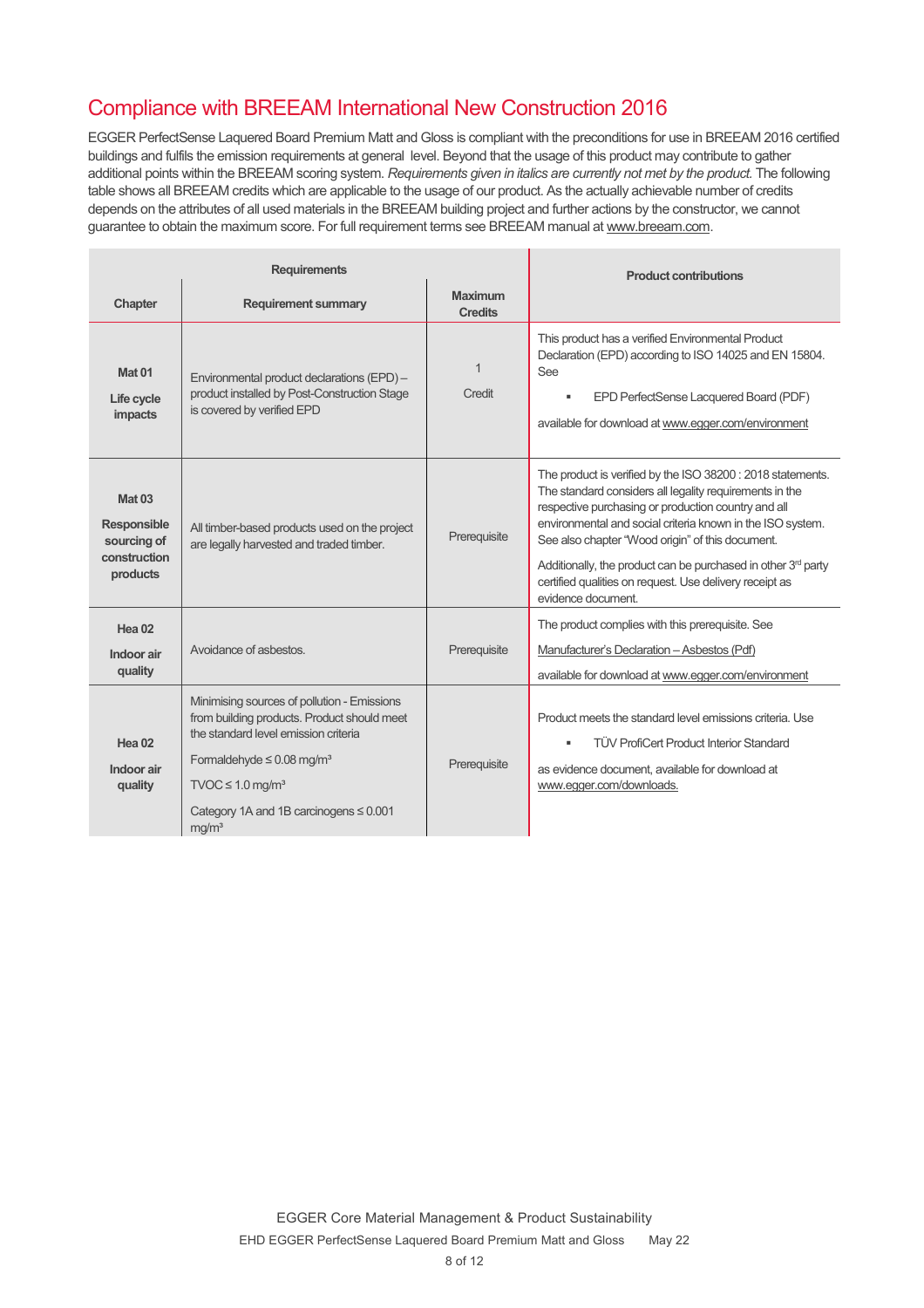# Compliance with DGNB System Version 2020 International – New buildings criteria set

The DGNB Silver, Gold and Platinum ratings result from the overall level of fulfillment of the building project. Which quality levels EGGER PerfectSense Laquered Board Premium Matt and Gloss fulfills according to the DGNB system and where you can find the required verifications can be found in the following table. The contributions to the overall degree of fulfillment resulting from this according to the DGNB point system depend, among other things, on the relevance of the product group for the overall building. Please note that other criteria are also relevant for the overall rating of the building. We can therefore not guarantee a score to be obtained through the use of EGGER PerfectSense Laquered Board Premium Matt and Gloss.

| <b>Requirements</b>                                       |                                                                                                                                                                                                                                                          |                        | <b>Product contributions</b>                                                                                                                                                                                                                                                                                                                                                                                                                                                                           |
|-----------------------------------------------------------|----------------------------------------------------------------------------------------------------------------------------------------------------------------------------------------------------------------------------------------------------------|------------------------|--------------------------------------------------------------------------------------------------------------------------------------------------------------------------------------------------------------------------------------------------------------------------------------------------------------------------------------------------------------------------------------------------------------------------------------------------------------------------------------------------------|
| <b>Topic</b>                                              | <b>Requirement summary</b>                                                                                                                                                                                                                               | <b>Quality level</b>   |                                                                                                                                                                                                                                                                                                                                                                                                                                                                                                        |
| <b>ENV1.1</b><br><b>Building life cycle</b><br>assessment | The building life cycle assessment<br>requires building material data . Specific<br>and verified life cycle assessment data<br>(e.g. Environmental Product Declaration,<br>EPD) should be preferred over general,<br>generic life cycle assessment data. | General<br>requirement | This product has a verified Environmental Product<br>Declaration (EPD) according to ISO 14025 and EN<br>15804 See<br>EPD PerfectSense Lacquered Board (PDF)<br>٠<br>available for download at www.egger.com/environment                                                                                                                                                                                                                                                                                |
| <b>ENV1.2</b><br>Local environmental<br>impact            | Wood materials equipped with flame<br>retardents:<br>Boron compounds $\leq 0.1\%$                                                                                                                                                                        | 4                      | No boron or boron compounds are used in the<br>production processes of our products. Because of the<br>use of post-consumer recycling material we cannot<br>exclude trace amounts of boron in our products. We<br>guarantee that traces of boron in the our products are far<br>below the concentration of 0,1%(m/m). For your<br>documentation, please ask at environment@egger.com<br>for<br>Manufacturer's Declaration on the<br>٠<br>concentrations of boron in EGGER wood<br>based products (Pdf) |
| <b>ENV1.2</b><br><b>Local environmental</b><br>impact     | Interior walls, floor and ceiling coverings<br>(such as fibreboards):<br>Asbestos free                                                                                                                                                                   | $\overline{4}$         | The product complies with this requirement. See<br>Manufacturer's Declaration - Asbestos (Pdf)<br>available for download at www.egger.com/environment                                                                                                                                                                                                                                                                                                                                                  |
| <b>ENV1.2</b><br><b>Local environmental</b><br>impact     | Documentation of emission:<br>Certification (by a laboratory accredited in<br>accordance with ISO 17025 that the<br>product or system complies with the AgBB<br>criteria                                                                                 | 4                      | Product complies with the LCI values of the German<br>AgBB scheme. See "Product emissions & Health<br>aspects" section above for further information. Use<br><b>TÜV PROFICERT-product Interior Standard</b><br>as evidence document, available for download at<br>www.egger.com/downloads.                                                                                                                                                                                                             |
| <b>ENV1.2</b><br>Local environmental<br>impact            | No chemical wood preservative in the<br>interior.                                                                                                                                                                                                        | 4                      | During the production of EGGER PerfectSense<br>Laquered Board Premium Matt/Gloss no wood<br>preservatives are added. See<br>Manufacturer's declartion Wood Preservatives (Pdf)<br>available for download at www.egger.com/environment.                                                                                                                                                                                                                                                                 |
| <b>ENV1.3</b><br>Sustainable resource<br>extraction       | Certified sustainable resource extraction                                                                                                                                                                                                                | 1.3                    | The product is verified by the ISO 38200: 2018<br>statements. See also chapter "Wood origin" of this<br>document. Additionally, the product can be purchased in<br>other 3 <sup>rd</sup> party certified qualities on request. Use delivery<br>receipt as evidence document.                                                                                                                                                                                                                           |
| <b>TEC1.6</b><br>Ease of recovery and<br>recycling        | Recycling and disposal path:<br>Energy recovery                                                                                                                                                                                                          | 1                      | MDF boards can be tolerated in small quantities in the<br>waste wood stream, but cannot serve as the stand-<br>alone source for new rawboard production. Due to the<br>high calorific value of the product, it is therefore<br>recommended to be thermally recovered.                                                                                                                                                                                                                                  |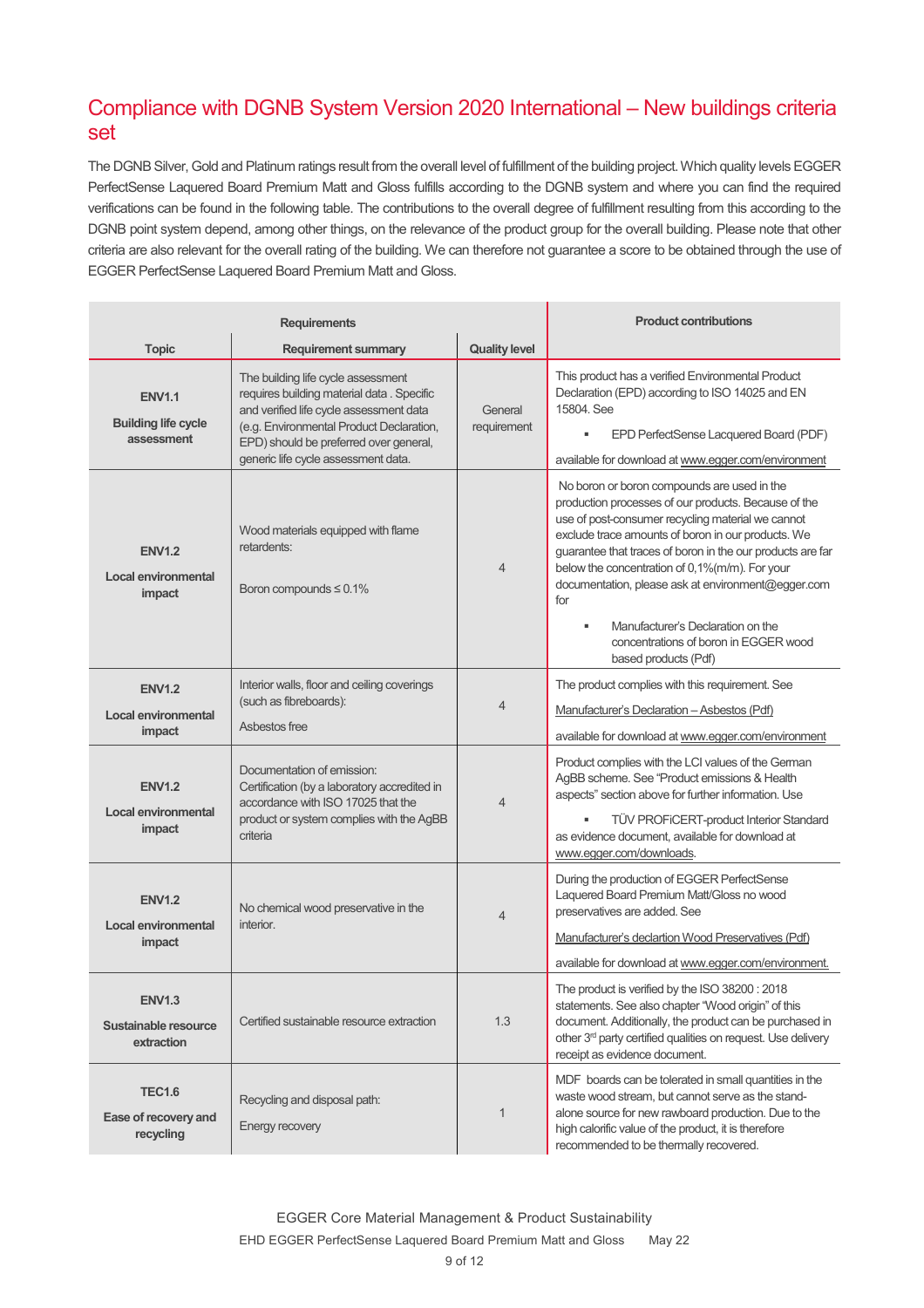# Compliance with Nordic Swan Ecolabel

#### Small houses, apartment buildings and buildings for schools and pre-schools

The product EGGER PerfectSense Lacquered Board Premium Matt and Gloss is listed in the database for building products that can be used in Nordic Swan Ecolabelled buildings (Portal Nordic Ecolabelling) under the Manufacturer's name Egger, Fritz GmbH & Co. As an applicant for an Ecolabelled building, please inform your Nordic Swan certifier about the product listing. For the use of EGGER PerfectSense Lacquered Boards Premium Matt and Gloss no other documents are necessary for your application.

### Furniture and Fitments, version 4.15

If you are planning to certify a furniture product with the Nordic Swan Ecolabel, we as your supplier are happy to provide you with the required evidence documents, as shown below. From our current knowledge, all other requirements beyond this list are not applicable to this product from the raw material supplier. When in doubt, please always take the original criteria version as a reference at the official Nordic Swan website.

| <b>Requirements</b>                                   |                                                                                                                                                                             | <b>Product contributions</b>                                                                                                                                                                                                                                                                     |
|-------------------------------------------------------|-----------------------------------------------------------------------------------------------------------------------------------------------------------------------------|--------------------------------------------------------------------------------------------------------------------------------------------------------------------------------------------------------------------------------------------------------------------------------------------------|
| Chapter                                               | <b>Requirement summary</b>                                                                                                                                                  |                                                                                                                                                                                                                                                                                                  |
| R11 Origin and<br>traceability                        | Written procedure ensuring traceability to the<br>origin of the raw materials                                                                                               | The product complies with the requirement. The following evidence<br>document can be used:<br>Certificate ISO 38200:2018 (Pdf)<br>available for download at www.egger.com/environment.                                                                                                           |
| R <sub>12</sub> Chemical<br>products and<br>additives | Chemical products and additives/constituent<br>substances used in the production of wood-<br>based panels must satisfy the requirements of<br>R3, R4 and R5 in Chapter 2.1. | The product complies with the requirement. Please get in touch with the<br><b>EGGER</b><br>sustainability<br>&<br>product<br>compliance<br>at<br>team<br>environment@egger.com to get Form 2a documents and safety data<br>sheets for each chemical product and additive/ constituent substance. |
| R13 Formaldehyde                                      | Average emissions of formaldehyde must not<br>exceed 0.07 mg/m <sup>3</sup> air as determined by the<br>current version of EN 717-1                                         | Use<br><b>TÜV PROFICERT-product Interior Standard</b><br>as evidence document, available for download at<br>www.egger.com/downloads.<br>Product is tested per EN 717-1:2014 for formaldehyde emissions and<br>complies with emissions class E1.                                                  |

## Compliance with other labels & regulations

Additional information in the form of manufacturer declarations, EPDs and brochures is available at

www.egger.com/environment

Your label or regulation is missing? The EGGER product sustainability & compliance team is happy to support you with suitable information on the requirements. Please get in touch with

environment@egger.com

or contact your EGGER sales contact or distributor, who are happy to forward the inquiry.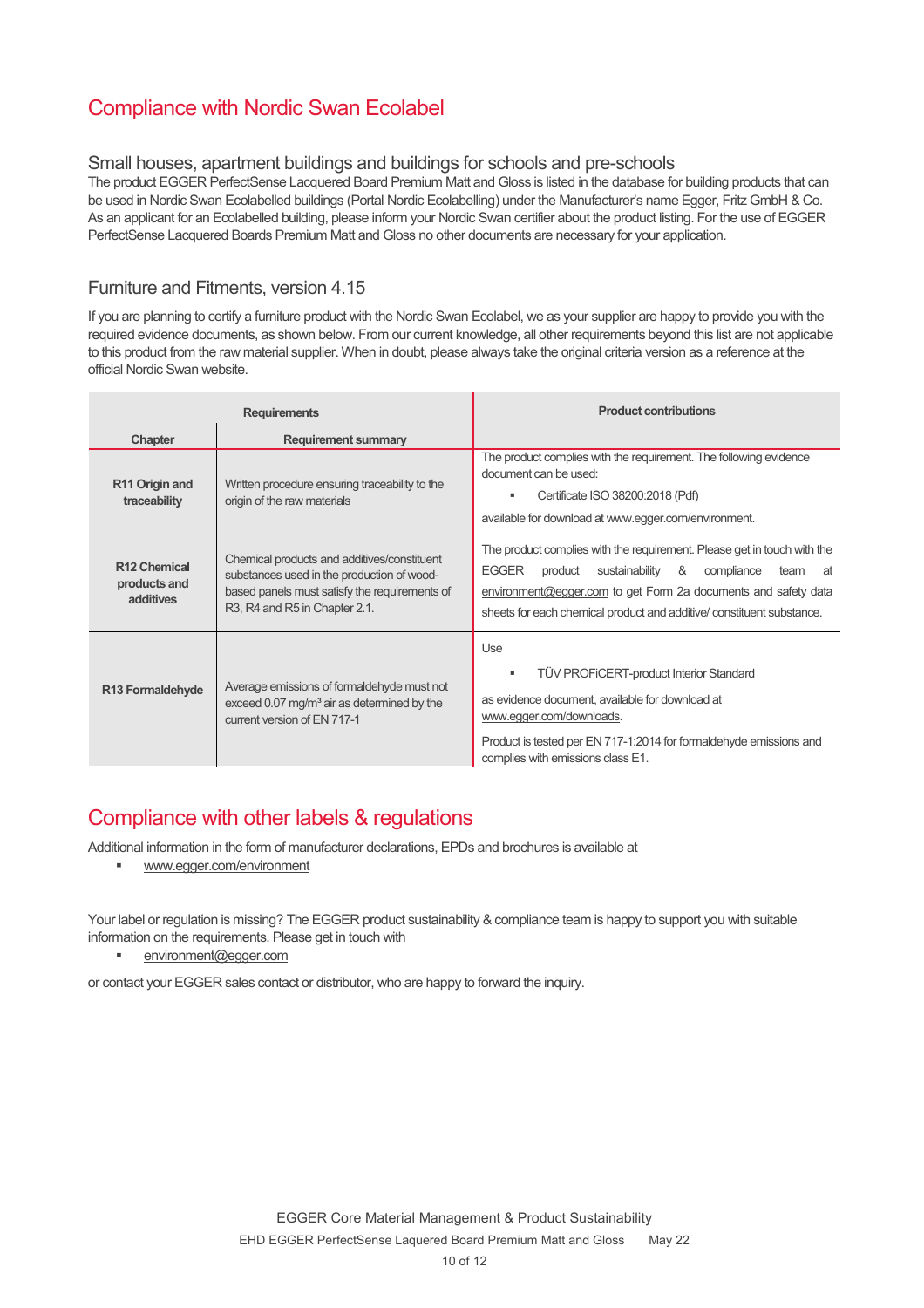# **Footnotes**

i

| Production plant | Address                                                                   |
|------------------|---------------------------------------------------------------------------|
| Brilon, D        | EGGER Holzwerkstoffe Brilon GmbH & Co. KG, Im Kissen 19, 59929 Brilon (D) |

ii

T.

| <b>Product Certifications</b> |                                                                     |  |  |  |
|-------------------------------|---------------------------------------------------------------------|--|--|--|
| ISO 38200:2018                | ISO 38200:2018 Chain of Custody of wood and wood-based products     |  |  |  |
| <b>TÜV PROFICERT Standard</b> | TÜV PROFICERT-product Interior Standard certification criteria V1.3 |  |  |  |

iii

| Substance                    | Requirement                      | Norm reference                                                                                                                                                                                                                                        | Limit value                                                                                           | <b>Testing method</b>                         |
|------------------------------|----------------------------------|-------------------------------------------------------------------------------------------------------------------------------------------------------------------------------------------------------------------------------------------------------|-------------------------------------------------------------------------------------------------------|-----------------------------------------------|
| <b>TVOC</b>                  | <b>DE-UZ76</b>                   | <b>Basic Criteria for Award</b><br>of the Environmental<br>Label Low-Emission<br>Panel-Shaped<br>Materials (Construction<br>and Furnishing Panels)<br>for Interior Construction<br>RAL-UZ76                                                           | $\leq$ 0.8 mg/m <sup>3</sup> wood-based<br>panels; $\leq 0.3$ mg/m <sup>3</sup> other<br>panels (28d) |                                               |
| <b>TSVOC</b>                 |                                  |                                                                                                                                                                                                                                                       | ≤ 0.1 mg/m <sup>3</sup> (28d)                                                                         | DIN EN 16516 (10/2020)                        |
| Carcinogenic substances      |                                  |                                                                                                                                                                                                                                                       | $\leq$ 1 µg/m <sup>3</sup> per single value (28d)                                                     |                                               |
| <b>Total VOC without LCI</b> |                                  |                                                                                                                                                                                                                                                       | ≤ 0.1 mg/m <sup>3</sup> (28d)                                                                         |                                               |
| R value                      |                                  |                                                                                                                                                                                                                                                       | ≤ 1 (28d)                                                                                             |                                               |
| Formaldehyde                 |                                  |                                                                                                                                                                                                                                                       | $≤ 80 \mu g/m^3 (28d)$                                                                                |                                               |
| Formaldehyde                 | E1                               | <b>Chemicals Act</b><br>(Chemicals Prohibition<br>Ordinance; German:<br>Chemikalien-<br>Verbotsverordnung,<br>ChemVerbotsV),<br>Appendix 1 to Section<br>3, Entry 1:<br>"Formaldehyde"<br>Clause 2(1)                                                 | $0.1$ ppm                                                                                             | <b>DIN EN 16516</b>                           |
| <b>TVOC</b>                  |                                  |                                                                                                                                                                                                                                                       | $\leq 1000 \text{ µg/m}^3$                                                                            |                                               |
| <b>TSVOC</b>                 |                                  | AgBB 2018 evaluation<br>scheme for VOC<br>emissions from<br>construction products,<br>Committee for Health-<br>related Evaluation of<br><b>Building Products</b><br>(German: Ausschuss<br>zur gesundheitlichen<br>Bewertung von<br>Bauprodukten AgBB) | $\leq 100 \mu g/m^3$                                                                                  | DIN ISO 16000-3, -6, 9. -<br>11, DIN EN 16516 |
| Toloule                      |                                  |                                                                                                                                                                                                                                                       | $2900 \mu g/m^{3*}$                                                                                   |                                               |
| Formaldehyde                 |                                  |                                                                                                                                                                                                                                                       | $100 \mu g/m^{3*}$                                                                                    |                                               |
| Acetaldehyde                 | AgBB 2018                        |                                                                                                                                                                                                                                                       | $1200 \mu g/m^{3*}$                                                                                   |                                               |
| CMR substances 1A & 1B       |                                  |                                                                                                                                                                                                                                                       | $\leq$ 1 µg/m <sup>3</sup>                                                                            |                                               |
| R value                      |                                  |                                                                                                                                                                                                                                                       | $\leq$ 1                                                                                              |                                               |
| <b>TVOC w/o LCI</b>          |                                  |                                                                                                                                                                                                                                                       | $\leq 100 \mu g/m^3$                                                                                  |                                               |
|                              |                                  |                                                                                                                                                                                                                                                       | *) NIK, LCI, CLI                                                                                      |                                               |
| <b>TVOC</b>                  | <b>TÜV PROFICERT</b><br>Standard | <b>TÜV PROFICERT-</b><br>product Interior<br>Standard v 1.3<br>for details see<br>proficert.de                                                                                                                                                        | $\leq$ 1,000 µg/ m <sup>3</sup> (28d)                                                                 | ISO 16000 parts 3, 6, 9,<br>11/ EN 16516      |
| <b>TSVOC</b>                 |                                  |                                                                                                                                                                                                                                                       | $≤ 100 \mu q/m^3 (28d)$                                                                               |                                               |
| <b>VOC</b>                   |                                  |                                                                                                                                                                                                                                                       | $≤ 100 \mu q/m^3 (28d)$                                                                               |                                               |
| R value                      |                                  |                                                                                                                                                                                                                                                       | $\leq$ 1                                                                                              |                                               |
| Formaldehyde                 |                                  |                                                                                                                                                                                                                                                       | $< 60 \mu g/m^3 (28d)$                                                                                |                                               |

EGGER Core Material Management & Product Sustainability